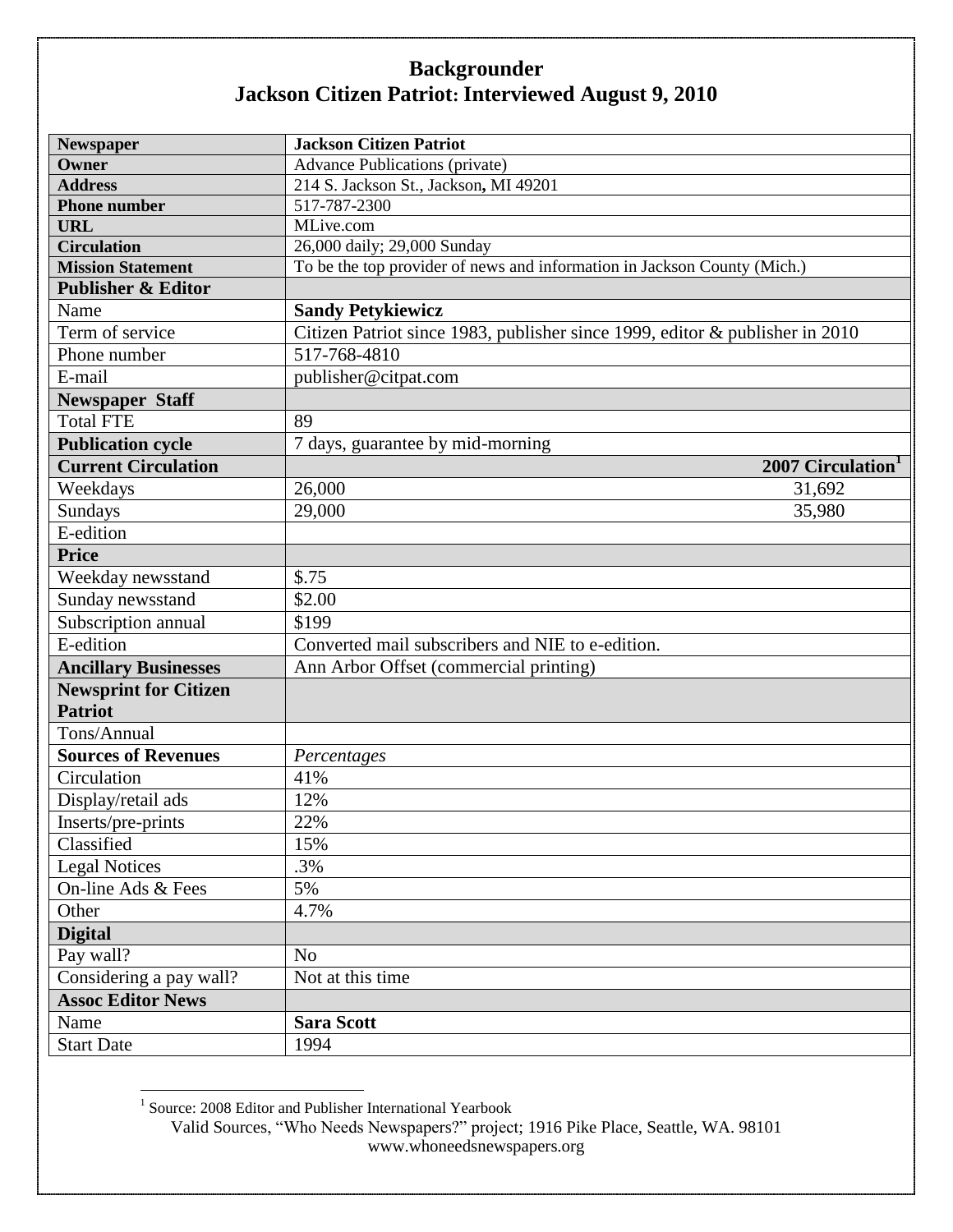| Phone number                            | 517-768-4983                                                                        |  |  |
|-----------------------------------------|-------------------------------------------------------------------------------------|--|--|
| E-mail                                  | sscott@citpat.com                                                                   |  |  |
| <b>News Staff</b>                       |                                                                                     |  |  |
| <b>Total FTE</b>                        | 40                                                                                  |  |  |
| Reporters                               | 12 full-time, 1 part-time, 2 interns                                                |  |  |
| Associate editors                       | $\overline{2}$                                                                      |  |  |
| Assignment editors                      | Scott and night editors                                                             |  |  |
| Copy editors                            | 4 full-time, 5-6 part-time                                                          |  |  |
| Photo                                   | 3 full-time, 1 intern                                                               |  |  |
| Online & Video                          | Not separate                                                                        |  |  |
| Layout & Graphics                       |                                                                                     |  |  |
| <b>Bureaus</b>                          | N <sub>o</sub>                                                                      |  |  |
| Coverage                                | Dedicated more than 50% of time.                                                    |  |  |
| Local government                        | 4 on watchdog team                                                                  |  |  |
| Courts                                  | $\overline{2}$                                                                      |  |  |
| Public safety                           |                                                                                     |  |  |
| State government                        |                                                                                     |  |  |
| <b>School Board</b>                     | Watchdog team                                                                       |  |  |
| Education                               | Watchdog team                                                                       |  |  |
| <b>Business</b>                         | Yes                                                                                 |  |  |
| Sports                                  | 2 full-time, 3 part-time                                                            |  |  |
| Entertainment & arts                    | 1 full-time; 1 part-time clerk                                                      |  |  |
| Other                                   | 1 columnist                                                                         |  |  |
| <b>Associate Editor,</b>                |                                                                                     |  |  |
| <b>Print &amp; Online Production</b>    |                                                                                     |  |  |
| Name                                    | <b>Jerry Sova</b>                                                                   |  |  |
| <b>Start Date</b>                       | 1999                                                                                |  |  |
| Phone                                   | 517-768-4985                                                                        |  |  |
| E-Mail                                  | jsova@citpat.com                                                                    |  |  |
| <b>Digital News Staff</b>               |                                                                                     |  |  |
| Size                                    | Multiple managers and all reporting staff                                           |  |  |
| <b>Reporting/Photo staff</b>            |                                                                                     |  |  |
| Does reporting staff feed               | Yes                                                                                 |  |  |
| materials for digital media             |                                                                                     |  |  |
| <b>Capabilities</b>                     |                                                                                     |  |  |
| Web platform software?                  |                                                                                     |  |  |
| Content management system:<br>software? | <b>Baseview</b>                                                                     |  |  |
| Does your organization<br>write code?   | Not locally                                                                         |  |  |
| Number of coders?                       | None locally                                                                        |  |  |
| Zero? How out-sourced?                  | Corporate: M-Live Advanced Communications (Newhouse)                                |  |  |
| Out-sourced, off the shelf or           |                                                                                     |  |  |
| with vendors?                           |                                                                                     |  |  |
| Proprietary or open-source              | Proprietary                                                                         |  |  |
| code? Why?                              |                                                                                     |  |  |
|                                         | Valid Sources, "Who Needs Newspapers?" project; 1916 Pike Place, Seattle, WA. 98101 |  |  |
| www.whoneedsnewspapers.org              |                                                                                     |  |  |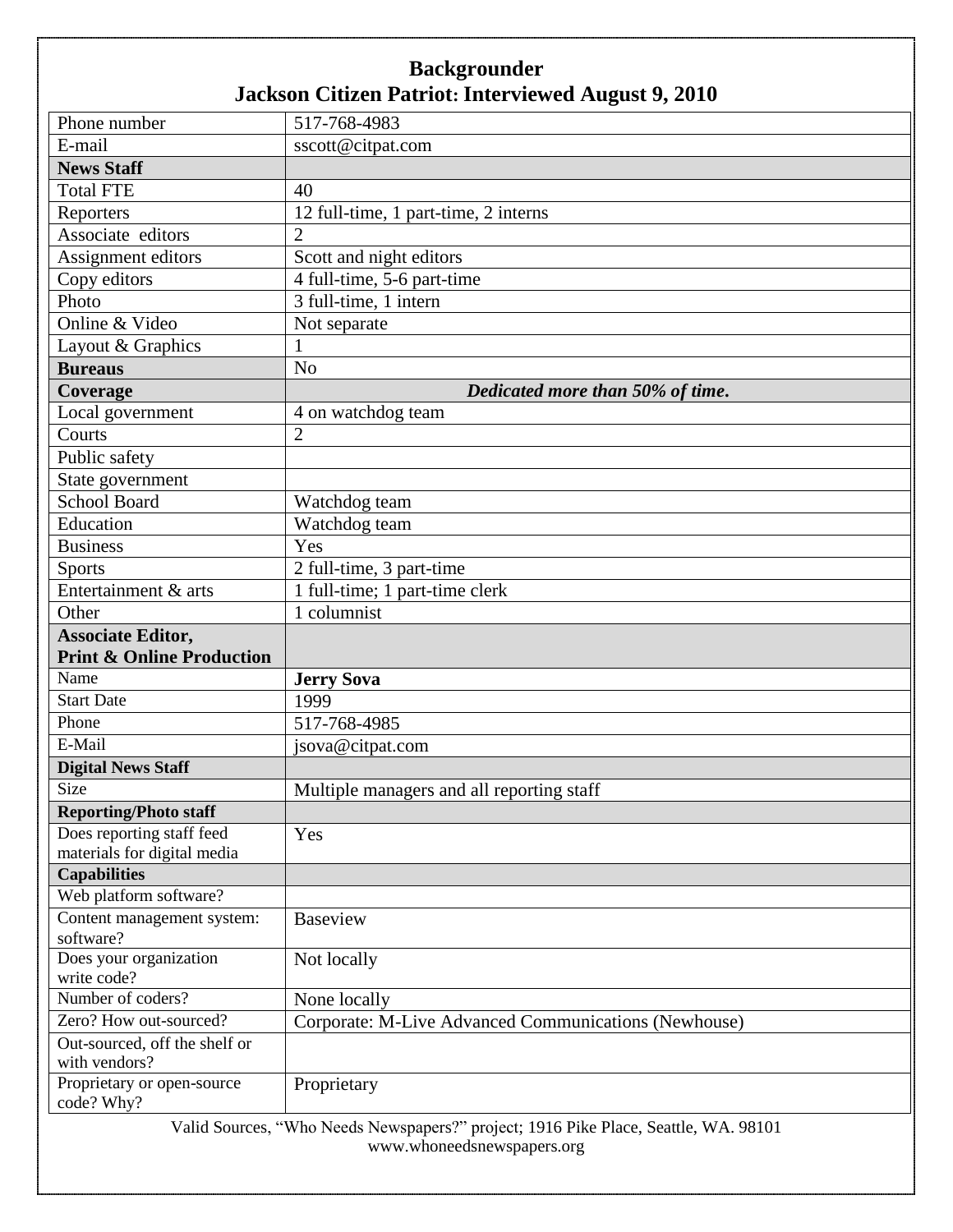| <b>Flexibility &amp; response time</b>                       |                                                                   |
|--------------------------------------------------------------|-------------------------------------------------------------------|
| Can you change web platform -                                | Change it rarely                                                  |
| coding, architecture, software --                            |                                                                   |
| at least once a month? Do you?                               |                                                                   |
| <b>Digital Tools?</b>                                        |                                                                   |
| Crowd sourcing?                                              | No; but elevate e-mailed comments as needed                       |
| Data visualization?                                          | N <sub>o</sub>                                                    |
| Investigative reporting?                                     | N <sub>o</sub>                                                    |
| Documentary video?                                           | Yes; Flip video                                                   |
| Any other kinds of digital tools                             | Cops video as available                                           |
| are being used?                                              |                                                                   |
| <b>Social Media</b>                                          |                                                                   |
| What is the overall                                          | Using: Facebook & Twitter                                         |
| organizational commitment to                                 |                                                                   |
| collecting, creating, shaping                                |                                                                   |
| and delivering all your                                      |                                                                   |
| news/information products<br>through these digital channels? |                                                                   |
| To what extent is your                                       | Collect comments on Facebook; use FB to search for names          |
| newspaper connected to people                                |                                                                   |
| through social media?                                        |                                                                   |
| <b>Advertising</b>                                           |                                                                   |
| Is your advertising staff able to                            | Yes, but still developing skills                                  |
| provide competitive digital                                  |                                                                   |
| services to merchants?                                       |                                                                   |
| Do you use "real time" ads?                                  | .No                                                               |
| Does your advertising                                        | Yes, as needed.                                                   |
| department sell "digital                                     |                                                                   |
| services", such as helping                                   |                                                                   |
| merchants with website                                       |                                                                   |
| production?                                                  |                                                                   |
| Does your ad department sell                                 | Yes. Also use demographically targeted ads.                       |
| electronic coupons or other                                  |                                                                   |
| modern digital products?                                     |                                                                   |
| <b>Assessment</b>                                            |                                                                   |
| How do you assess your digital<br>news/information products? | Measure with "Site catalyst" Adobe; create daily & weekly reports |
| Page-views?                                                  | 1.4 M/Month                                                       |
| Monthly uniques?                                             | About 200K                                                        |
| Revenue?                                                     |                                                                   |
| What other metrics do you use?                               |                                                                   |
| Do you assess news content?                                  |                                                                   |
| Writing or visual journalism<br>impact?                      | Yes                                                               |
| <b>Editing</b>                                               |                                                                   |
| Are there different procedures                               | Yes                                                               |
| (layers of editing) for web vs.                              |                                                                   |
| print products?                                              |                                                                   |
|                                                              |                                                                   |

Valid Sources, "Who Needs Newspapers?" project; 1916 Pike Place, Seattle, WA. 98101 www.whoneedsnewspapers.org